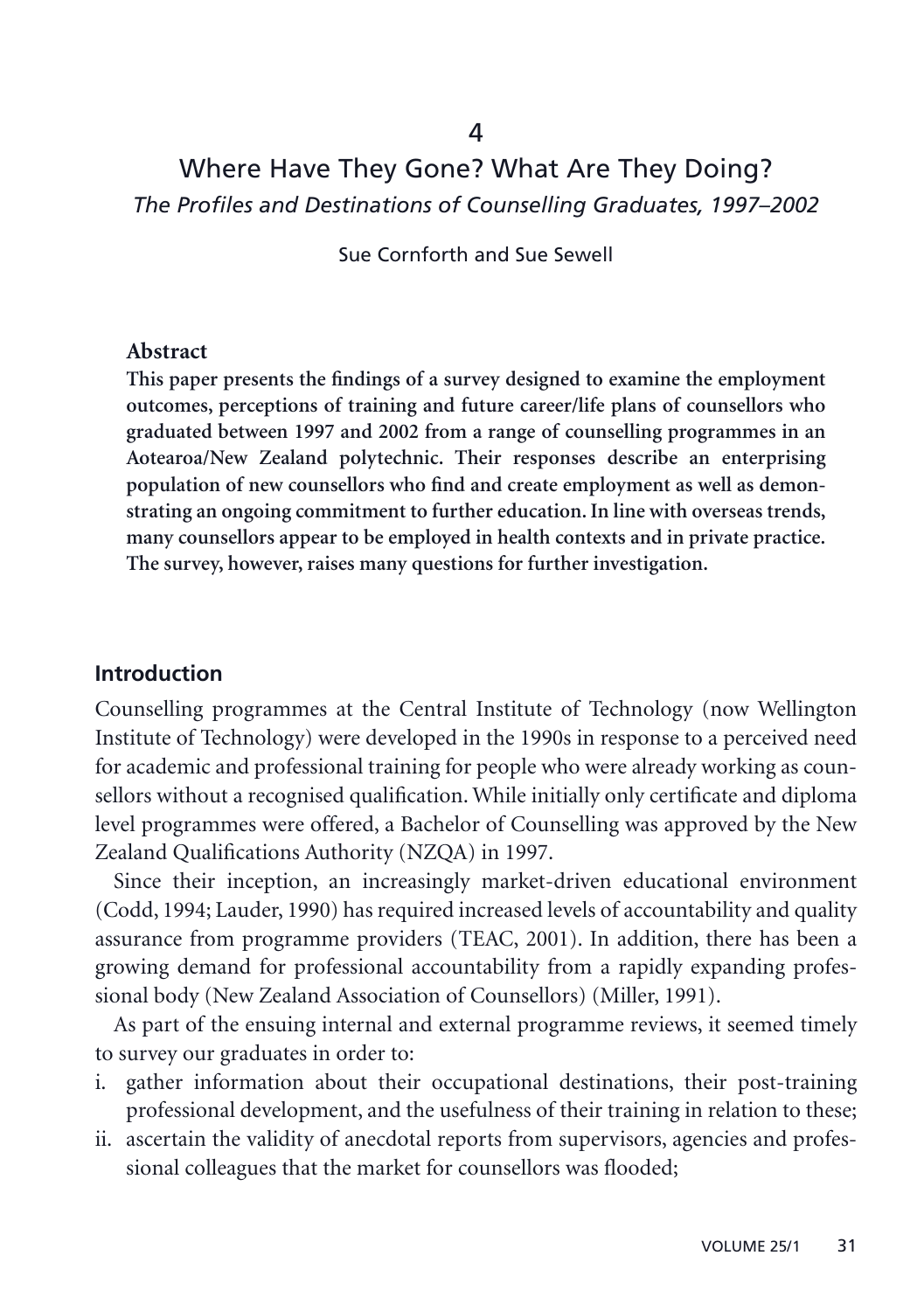iii. find out if current graduates were entering the programme with less practical counselling experience than earlier cohorts.

## **Previous findings**

An initial search of the literature yielded few relevant studies. The few we did locate were American and British in origin. We were unable to find any published material with an Aotearoa/New Zealand focus. While other tertiary institutions and Private Training Enterprises (PTEs) may have undertaken their own graduate surveys, they have not been made widely available.

In the US, Zimpfer and DeTrude (1990) carried out a nationwide survey of 270 students who graduated in 1984–85 from 105 doctoral counselling programmes in the United States, to gather information on their employment history, current employment and future career plans. Data from a 1970 survey of doctorate graduates in counselling (Zerface & Birch, 1974), which focused on job search strategies, appropriateness of work found and job satisfaction, was used as a basis of comparison. Zimpfer and DeTrude (1990) noted that the graduates in their study were slightly older than those surveyed 15 years earlier, with the mean age increasing from 34.9 to 36.7 years. They were entering training with an average of 6.7 years' work experience, largely in the human services field. Seventy-four percent had an average of 3.8 years' experience as a counsellor prior to training. A marked shift in the gender balance of the participants was also found. In the 1970 sample, 77% were male and 23% female; in the 1984 sample, 43% were male and 57% female. Ninety-two percent of those who responded to a question on ethnicity identified as Caucasian (Zimpfer & DeTrude, 1990).

A key finding was an increased trend in graduates' involvement in, and intent to move into, private practice. Zimpfer and DeTrude (1990) reported that 11% of their 1984–85 respondents were employed fulltime in private practice compared with less than 2% in Zerface and Birch's (1974) 1970 sample. They also noted that while only 7% of the respondents in Zerface and Birch's 1974 study (as cited in Zimpfer & DeTrude, 1990) expressed a desire to be self-employed, almost 50% of graduates in their 1984–85 sample were hoping to achieve this.

Although colleges and universities remained the most common work setting, there was a decline of two-thirds in the number who were primarily employed there (down from 65% to 22%). The numbers providing counselling within the K-12 school system remained constant at approximately 10%. In contrast, there was an almost three-fold increase in the number of graduates who were working in the health field (from 4.7% to 11.5%) and a two-fold increase in those working in community mental health systems (Zimpfer & DeTrude, 1990).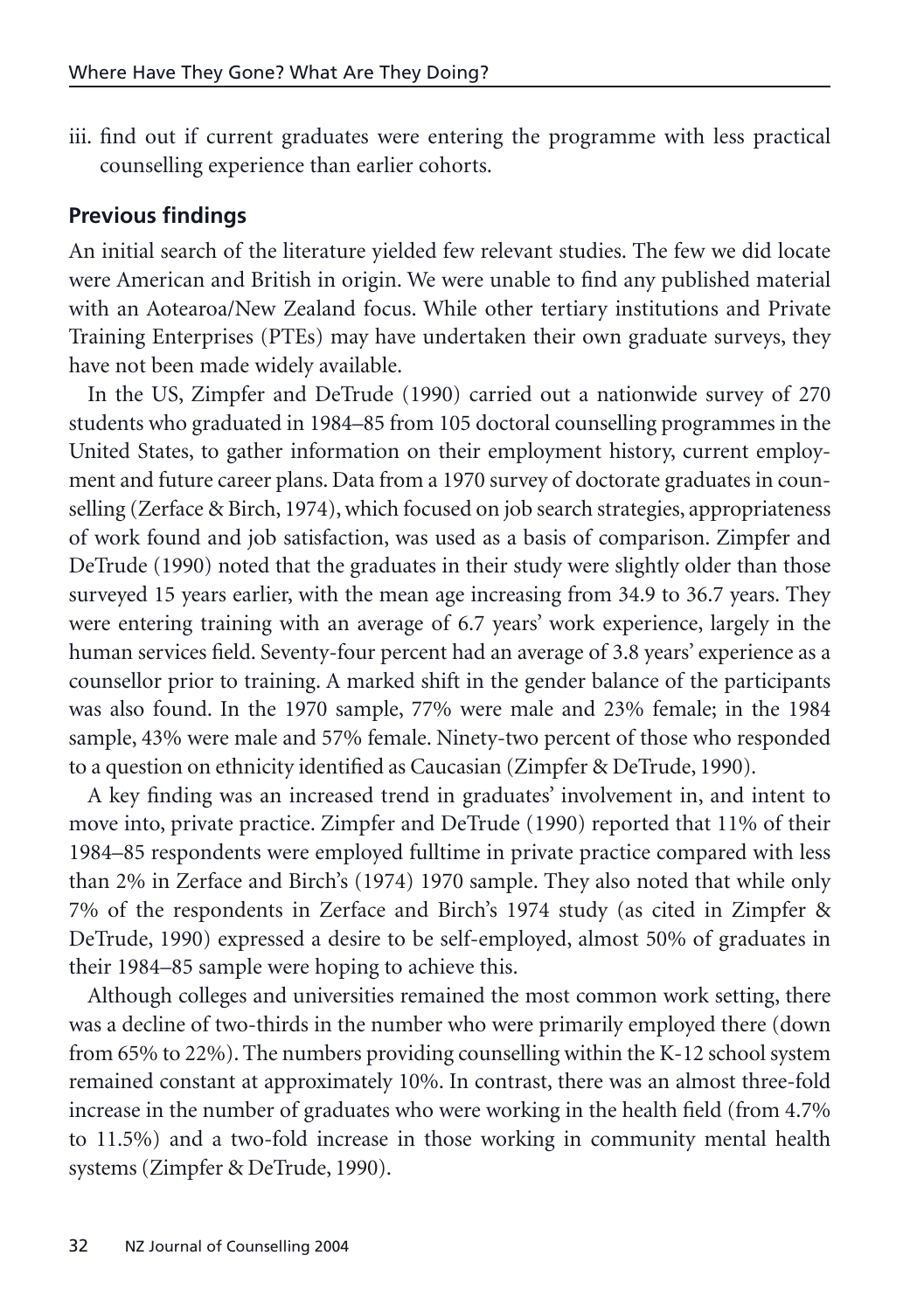Increased employment opportunities for counselling graduates were reported (Zimpfer & DeTrude, 1990). All but six of those actively seeking work in their 1984–85 sample had found satisfactory employment within 18 months of graduating, whereas in the 1970 study many experienced greater difficulty in finding relevant employment.

However, it is noted that a doctoral degree did not guarantee a large entry-level salary (Zimpfer & DeTrude, 1990). Although the mean annual income had increased from US\$14,196 in 1970 to US\$25,824 in 1985,<sup>1</sup> adjustments for the cost of living index (CPI) showed that income had actually decreased in terms of its purchasing power. Females earned less than males.

A five-year follow-up study of 226 of the original 270 participants in the Zimpfer and DeTrude (1990) study was conducted in 1990–91 by Zimpfer (1996). He found that the number of respondents working in almost all of the fulltime work settings identified in the earlier study had declined, with the biggest drop being in community mental health services. Zimpfer estimated that almost all of the decline in each category could be accounted for by the increase in the number of respondents who were working in private practice. The proportion of respondents working in this context had risen from 14% to 30%, making private practice the most common fulltime work setting. A further 65% indicated a desire to be self-employed within the next five years, lending further support to Zimpfer and DeTrude's (1990, p. 51) comment that "Private practice has emerged as a significant employment setting and is projected to increase even more."

Again in the US, Myers and Blake (1984) surveyed graduates from 25 counsellor education departments offering gerontological specialisations. Like Zimpfer and DeTrude (1990), they found high rates of employment among their respondents following course completion; 94% were employed in some form of counselling, and all but 5% of this group had found employment within two years of graduating. They also noted that 35% of those in employment had already been employed as students while enrolled on the training programme.

Crisler and Fowler (1981) found a high percentage of US rehabilitation counselling graduates obtained employment within their specialist field, but in private rather than state-funded agencies. The primary reasons for making a move to the private sector were better salaries and better advancement opportunities.

Randolph (1990) searched for trends in employment settings, career prospects and hiring patterns of US doctoral counselling and psychology graduates. He concluded that those who described themselves as "counsellor education" graduates seemed to be underemployed, and suggested the descriptor "clinical" would have more market appeal.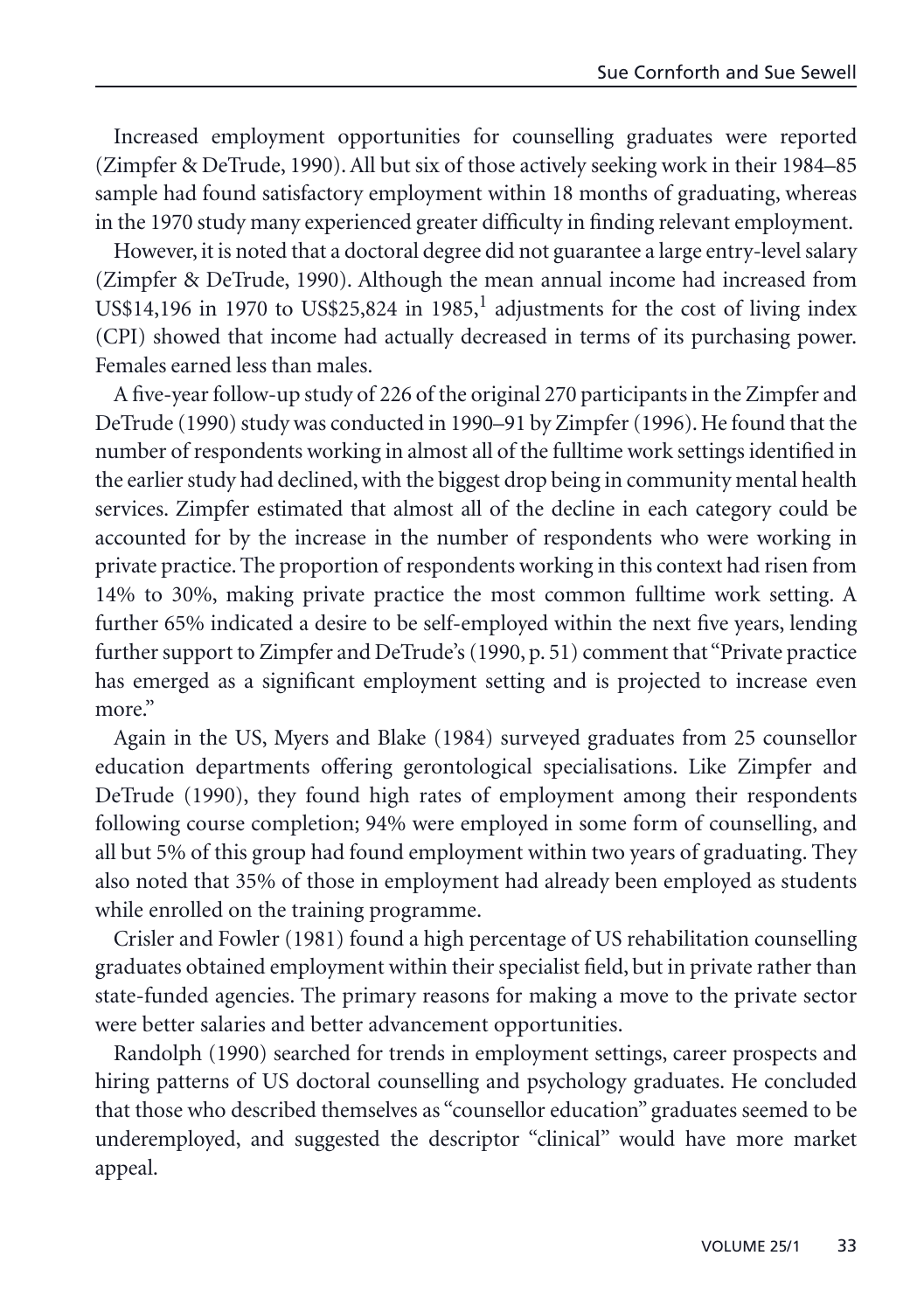Berg and Landreth (1980, p. 179), in their follow-up of undergraduate guidance majors in the US, noted that 93% of respondents were "mostly, or very satisfied with their training programme", even though graduates were often working in a variety of non-educational settings. Respondents placed particular emphasis on the usefulness of involvement in an experiential counselling group, 90% judging it "just as important, or more important, than other programme experiences" (p. 179). They noted a genderbiased trend towards further education, with twice as many males as females having completed a Master's degree. Although graduates were in general satisfied with the conditions of their initial helping-related employment, 35.4% were dissatisfied with their pay even though "annual salary data were similar to expected salary ranges for entry-level positions" (p. 179).

In the United Kingdom, Coldridge and Mickelborough (2003) analysed the demographic profiles of students entering four British Association for Counselling and Psychotherapy (BACP)-recognised diploma-level training programmes. They found that in the Higher Education (university-based) programmes, 90% of the students were female and 95% identified as "white". In the Further Education Programme (community-based education at pre-university level), 67% were female and 87% identified as "white". Data on income showed that 54% of the Higher Education students had household incomes less than 20,000 pounds sterling (national average earnings were £21,842 at the time of the study) compared with 84% of Further Education students.

On entry to counselling training, 20% of the students were support workers (paid and unpaid) in a range of health and social service contexts; 23% were in human services professions (teaching, nursing, social work); 8% were already working as counsellors; 12% identified as housewives; 12% were in voluntary roles; 22% came from a diverse range of other unrelated occupations, and 3% had occupations that were unknown (Coldridge & Mickelborough, 2003). Overall, students were predominantly white and female, with a significant number coming from households with less than the average income. We found no data comparable to the earlier US studies.

It would appear that even from a very limited amount of research, the evidence suggests a view of counselling graduates in the US who found employment easily and achieved a moderate income in an expanding market. Whether they found their services recognised and valued to the same extent as other health professionals appears debatable. Among the graduates in the Zimpfer and DeTrude (1990) and the Zimpfer (1996) studies, private practice emerged as a preferred work setting.

While the samples were not graduates, it is of interest to note that this move into private practice has also been reported in other recent studies. A New Zealand survey of private practitioners found that the number of NZAC-registered counsellors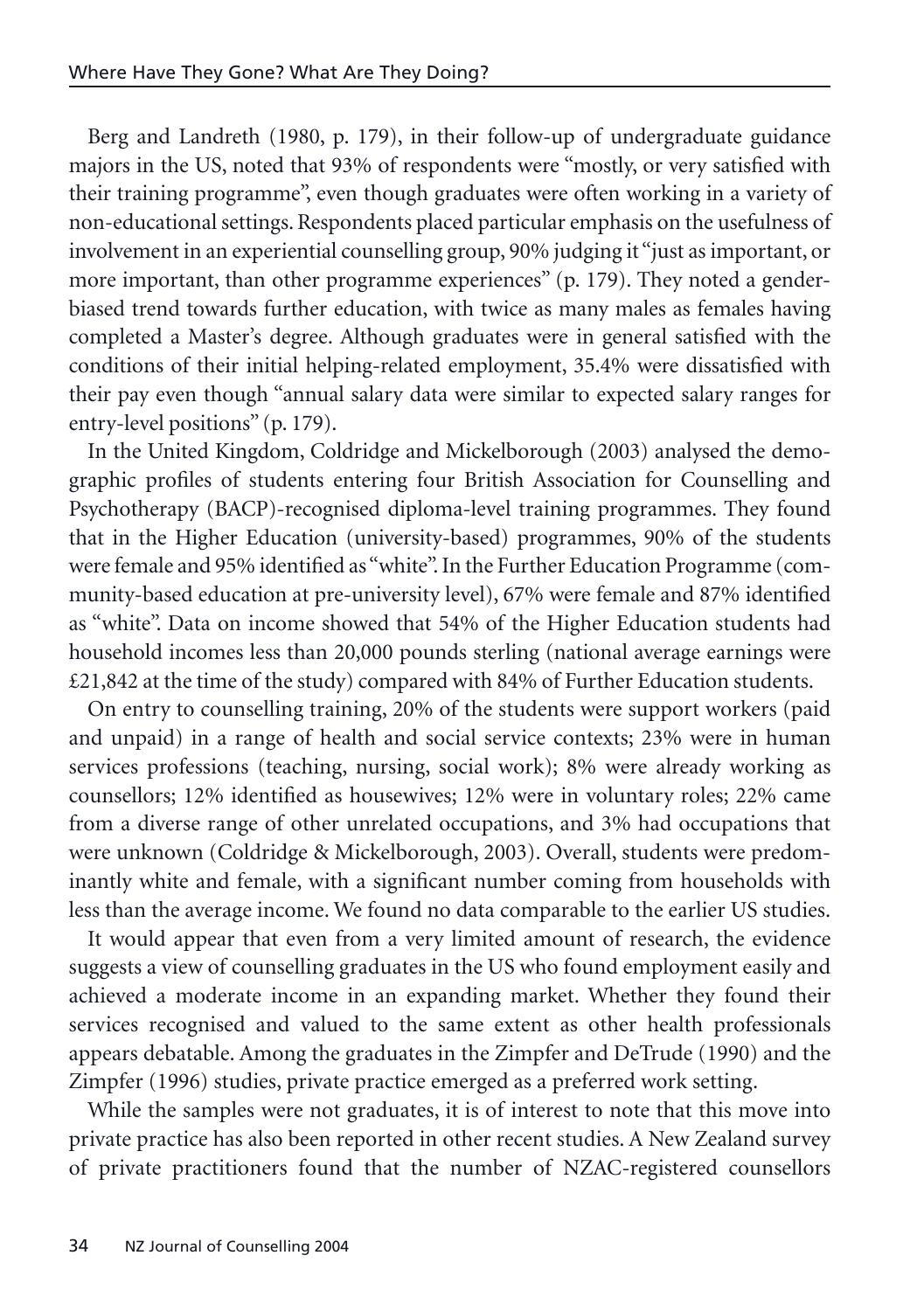involved in private practice increased from 18% to 28% between 1993 and 1996 (Paton, 1999), while Manthei et al. (1994) noted that over 50% of the NZAC membership was involved to some degree in private practice. A similar shift into private practice has also been found in the UK (Mellor-Clark, 2000).

## **Method**

In the current study, all graduates at bachelor, diploma and certificate level of training between 1997 and 2002 were sent a short questionnaire which consisted of a four-page mix of closed and open-ended questions. These were designed to gather a range of information regarding demographic details, employment history, current employment details, future career plans and professional development activities. We were also interested in the time taken to find employment after training, and graduates' perceptions of the usefulness of programme content.

Two hundred questionnaires were sent out and 79 responses received. All but one respondent gave permission for their information to be used for research processes. This gives us a response rate of 39%. No follow-up mail-outs were sent.

## **Results**

#### Demographic data

Of the 79 respondents, 56 (71%) identified as female and 23 (29%) as male. The majority (86%) were aged between 30 and 49 years. Five respondents (6%) chose to identify as Maori, two (3%) as Pacific Islander and 58 (73%) as European/Pakeha New Zealanders. Of the remainder, two (3%) identified as Caucasian and four (5%) as coming from ethnic groups from the northern hemisphere. Five (6%) chose a national rather than an ethnic identity (New Zealander) and three (4%) chose not to respond.

Graduates identified their course of study as listed in Table 1.

| Table 1: Qualifications gained, by number and percentage of students |  |  |
|----------------------------------------------------------------------|--|--|
|----------------------------------------------------------------------|--|--|

| Qualification                               | No. of students | %   |
|---------------------------------------------|-----------------|-----|
| Bachelor of Counselling                     | 29              | 37  |
| Diploma of Counselling                      | 30              | 38  |
| Diploma in Career Counselling               | 14              | 18  |
| Diploma of Child and Adolescent Counselling | h               |     |
| Total                                       | 79              | 100 |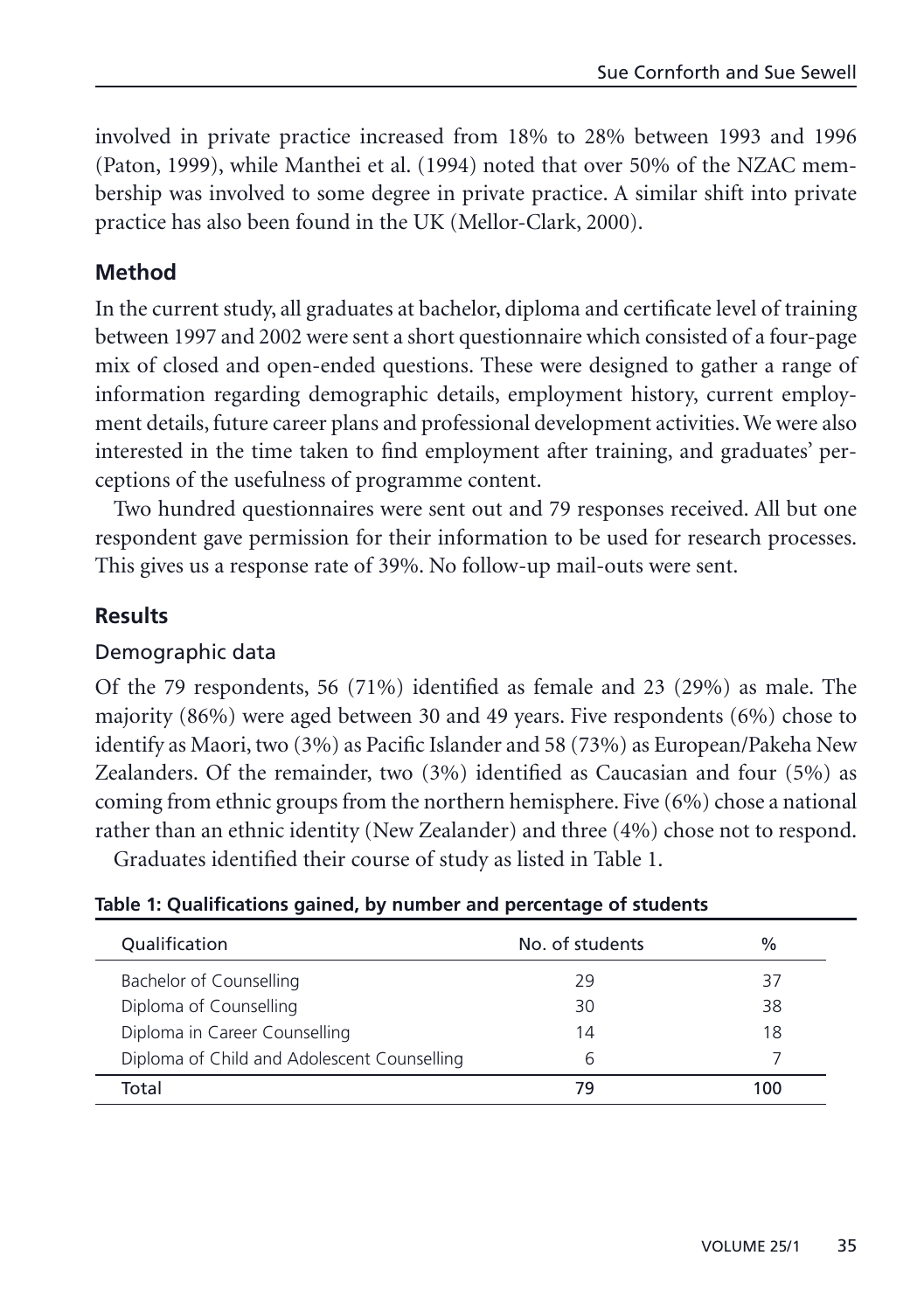## Employment prior to entry

A slight majority of those who graduated from the training programme prior to 2001 appear to have been already employed in the counselling field at entry. Forty respondents (52%) were employed in the counselling field before commencing study and 38 (48%) were not. One person did not respond. However, for 2001 and 2002 the proportion of students already employed in a counselling or related field declined slightly. The low number of respondents from these years means that any conclusions about whether this is a trend must be tentative (see Figure 1).



**Figure 1: Number of students employed as a counsellor prior to training, by year** 

Comments from 32 of the 40 students who were already employed in the counselling field when they entered our programmes clarified their positions. Just over half of the 32 (56%) identified their position as a "counsellor". The rest used a variety of terms to describe their positions (see Table 2).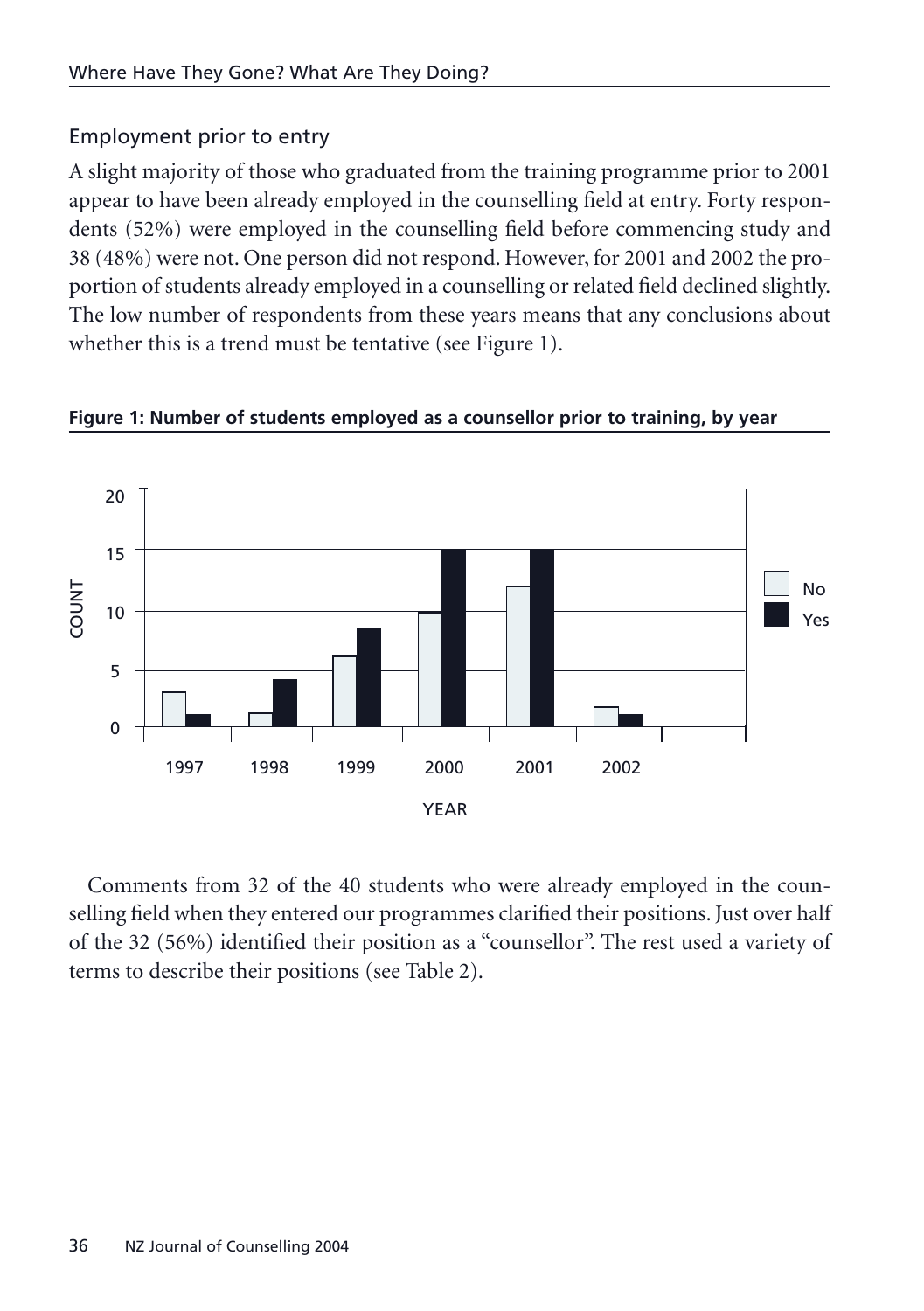| Occupation                       | No. of students |
|----------------------------------|-----------------|
| Counsellor                       | 18              |
| Management                       | 5               |
| Facilitator/advisor (careers)    | 2               |
| Support worker                   | $\mathcal{P}$   |
| Traineeship                      |                 |
| <b>Nurse</b>                     |                 |
| Special Education Services (SES) |                 |
| Social worker                    |                 |
| Self-employed                    |                 |
| Total                            | 32              |

**Table 2: Counselling and counselling-related occupations prior to entry, by number of students**

The 18 already engaged in counselling were practising across a range of settings (see Table 3) with the most common being private practice.

| Table 3: Counselling work settings prior to training, by number of students |  |  |  |  |
|-----------------------------------------------------------------------------|--|--|--|--|
|-----------------------------------------------------------------------------|--|--|--|--|

| Setting                           | No. of students |
|-----------------------------------|-----------------|
| Private practice                  | 4               |
| School                            | 2               |
| Family centre                     | 2               |
| Health-based service              | 2               |
| Alcohol and drug agency           |                 |
| Church agency                     |                 |
| Employer-assisted programme       |                 |
| Non-government organisation (NGO) |                 |
| Rape Crisis                       |                 |
| Therapeutic community             | 1               |
| Other counselling settings        | 2               |
| Total                             | 18              |

#### Current employment status

Sixty-four (81%) of the 79 respondents said they were currently employed as a counsellor. Two (3%) chose not to respond. For 29 respondents (36%) this was their first counselling position since graduating. All were in employment as a counsellor within a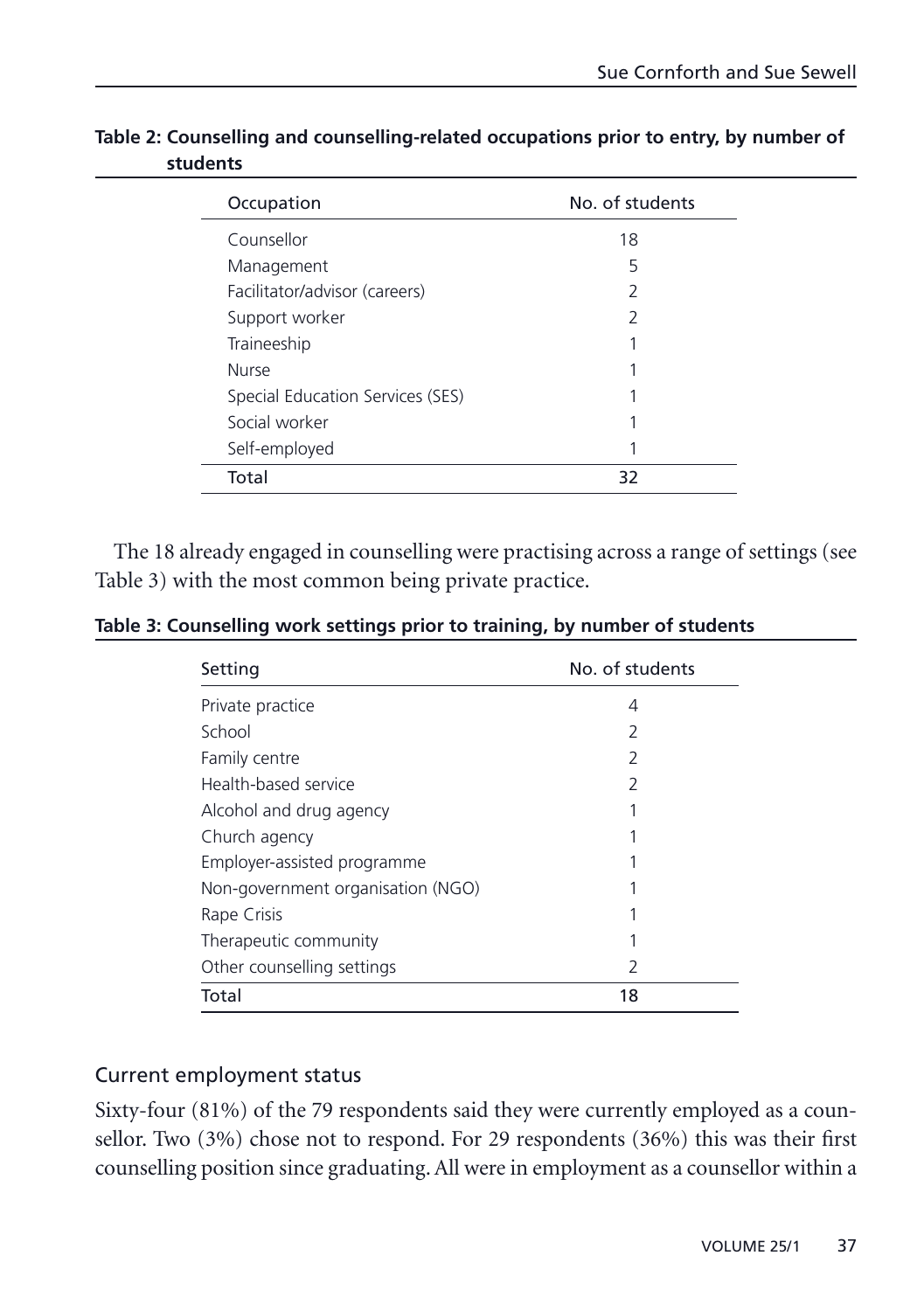year of graduating, with only three taking longer than six months to find employment in a counselling position. It appears that the majority of employed students found employment before, during, or immediately on completion of the course.

When asked to state their current position and place of work, 70 respondents identified 66 counselling positions and 17 counselling-related positions, including five in careers (see Table 4). Some held more than one position. Twenty-one respondents identified private practice as part or all of their practice; five of these private practitioners were based in medical centres. One respondent was retired and one was working in a different field.

| Position                                            | No.            |
|-----------------------------------------------------|----------------|
| Counsellor (general)                                | 26             |
| Counsellor (Maori Service)                          |                |
| Counsellor (health)                                 | 5              |
| Counsellor (voluntary)                              |                |
| Counsellor (careers)                                | 5              |
| Private practitioner                                | 21             |
| Education (counsellor/management)                   | 8              |
| Education (teaching)                                |                |
| Counselling management (excluding education/health) | 3              |
| Welfare/support worker                              | $\overline{2}$ |
| Youth worker                                        | $\mathcal{P}$  |
| Other                                               | $\mathcal{P}$  |
| Total                                               | 83             |

**Table 4: Current employment position, by number of respondents** 

While the respondents were not specific about the services they provided, they were clearer about the orientation of their employing body. Of the 66 who responded to this question, 26 (40%) worked in a context where health was the primary service provided by their employing body, eight (12%) worked where counselling was the primary service, eight (12%) where education was the primary service, and seven (11%) each where vocational services and social work were the primary service. The remainder worked for organisations that delivered a range of other services (see Table 5).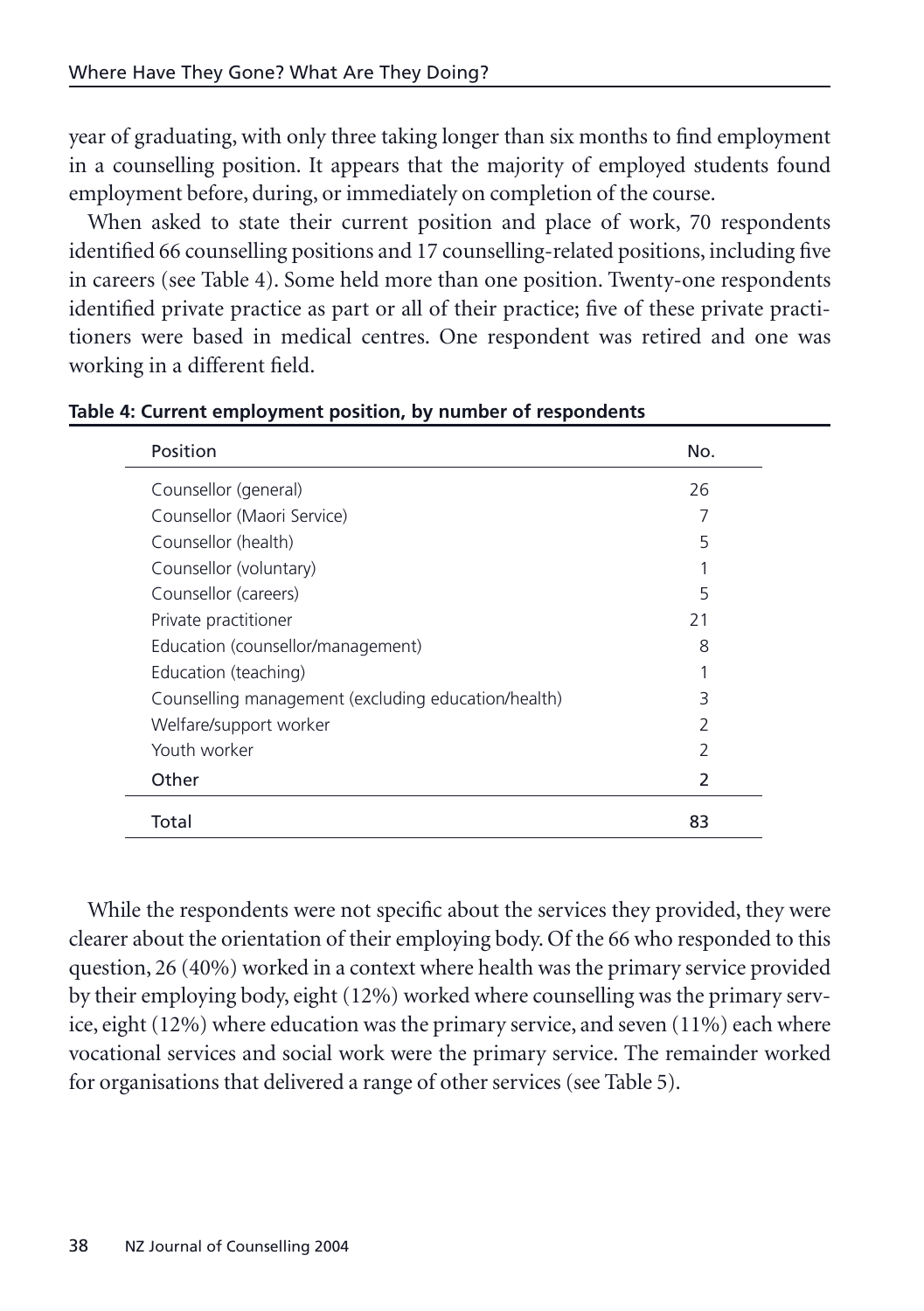| Primary service     | No.           |  |
|---------------------|---------------|--|
| Health              | 26            |  |
| Counselling         | 8             |  |
| Education           | 8             |  |
| Social work         | 7             |  |
| Vocational          | 7             |  |
| Family services     | 3             |  |
| Alcohol and drug    | $\mathcal{P}$ |  |
| Pastoral            |               |  |
| Defence             |               |  |
| Violence prevention |               |  |
| Youth               |               |  |
| Other               |               |  |
| Total               | 66            |  |

**Table 5: Primary service provided by current place of employment, by number of respondents**

### Income

Forty-seven (66%) were earning more than the New Zealand national median income of \$18,500 in 2001 (Statistics NZ, 2001); 24 (34%) were earning less than \$20,000; five (7%) were earning between \$20,000 and \$29,999; eight (11%) were earning \$30,000–39,999; 24 (34%) were earning \$40,000–49,999, and ten (14%) were earning more than \$50,000. Fifty-nine percent were earning above \$30,000 p.a.

There was a marked gender difference in income levels (see Figure 2). Sixty-four percent of the male respondents were earning over \$40,000 p.a. in comparison with only 36% of the female respondents. At the other end of the scale, 23% of males earned less than \$20,000 p.a., as compared to 41% of the female respondents. Seven female respondents and one male respondent declined to answer.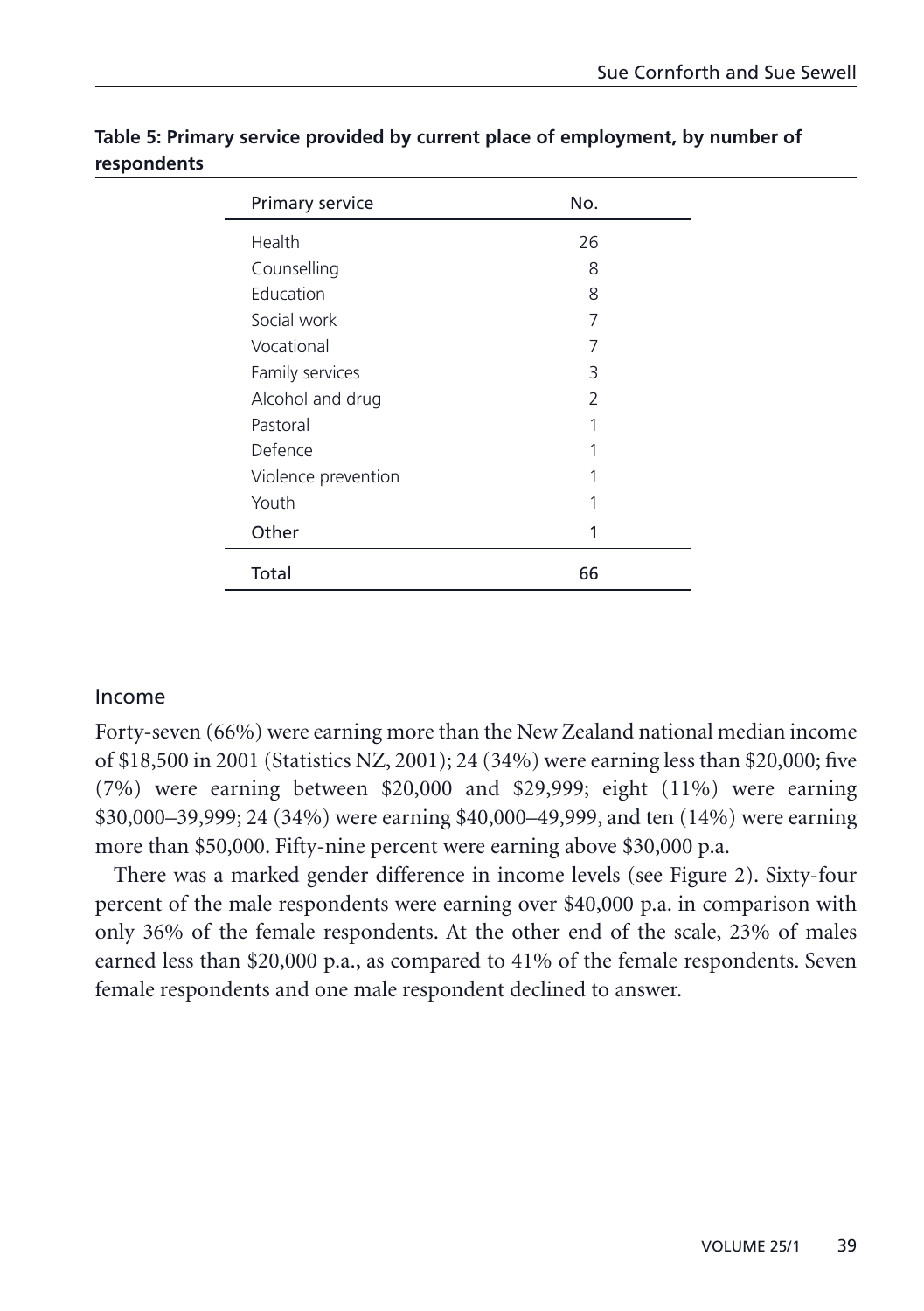

#### **Figure 2. Percentage distribution of income, by gender**

#### Relevance and perceived quality of the training programme

Seventy-two out of 74 people viewed the counselling skills gained in the counselling programmes as relevant to their current work. Graduates found the core "majors" of the programme which dealt specifically with counselling practice most useful. This was followed by support for the three counselling approaches that are taught on the programme: cognitive behavioural; systemic approaches to couples and family counselling, and existential. Overall, most modules in the programme were seen as useful.

Seventeen out of 33 responses to an open question asking for "any other comments" were strongly supportive of the programme structure and learning environment. Ten students made comments regarding the soundness of the programme, such as: "gave wealth of tools and resources"; "relevant and comprehensive"; "exceedingly beneficial core skills"; "really developed confidence", and "helped develop competence". A further seven students commented favourably on the learning environment and the quality of teaching/tutorial support.

Three people struggled with the financial commitment involved and had difficulty finding employment afterwards. Three students raised issues around assessment processes. One student would have liked improved cross-crediting between institutions, and one would have liked distance learning. Thirteen people identified areas in which they thought the course content needed development. These included requests for skills in specific areas such as practice management, in-depth training in particular modalities and supervision. Two mentioned the management of stress in relation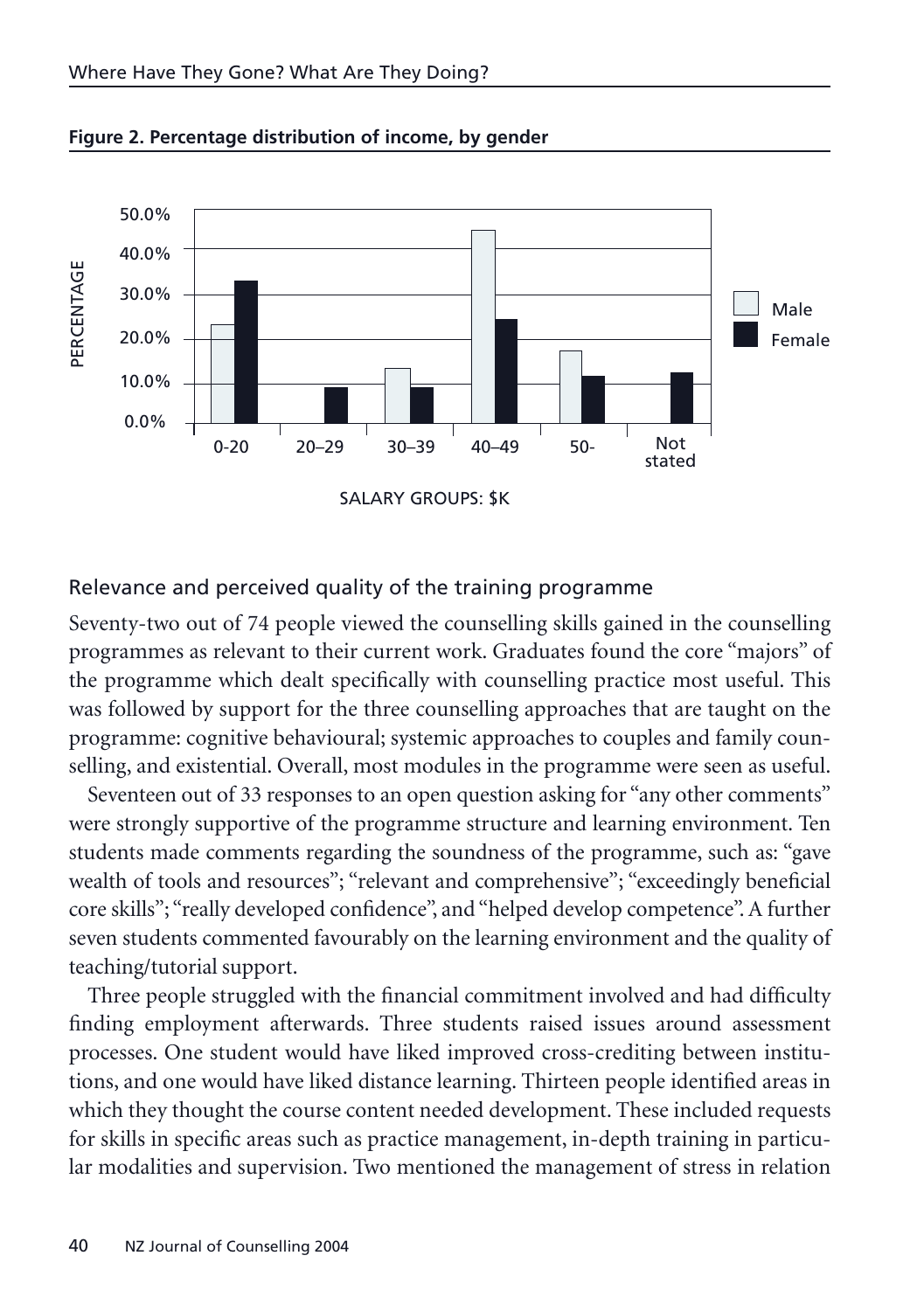to course requirements. Four responses requested greater time allocation for group work and personal processing.

Two students would have liked more help in arranging practicum placements. Three students would have appreciated ongoing contact with the institution and fellow graduates. Two students expressed dissatisfaction with the quality of teaching on some modules, and a further student expressed concern that the feminist voice was "overpowering".

### Professional development since graduating

Since graduating, 43 respondents (54%) had engaged in a range of further training and study: 36% of respondents identified 48 types of study and/or training (see Table 6).

| Training course                            | No.            |
|--------------------------------------------|----------------|
| Postgraduate qualification                 | $\overline{2}$ |
| Undergraduate degree/papers                | 10             |
| Training for specific client issue/context |                |
| Child/adolescent                           | 6              |
| Alcohol and drug                           | 4              |
| Gambling                                   | 2              |
| Grief                                      |                |
| Mental health                              |                |
| Taha Maori                                 | 3              |
| Trauma                                     |                |
| Supervision                                | 4              |
| Training in a specific modality            |                |
| <b>CBT</b>                                 | $\overline{2}$ |
| Gestalt                                    |                |
| Interactive Drawing Therapy                | $\overline{2}$ |
| Narrative Therapy                          | 2              |
| <b>NLP</b>                                 |                |
| Psychodrama                                |                |
| Facilitation                               |                |
| Other short courses                        | 4              |
| Total                                      | 48*            |

#### **Table 6: Professional development since graduating**

\* Note: Some respondents gave more than one answer.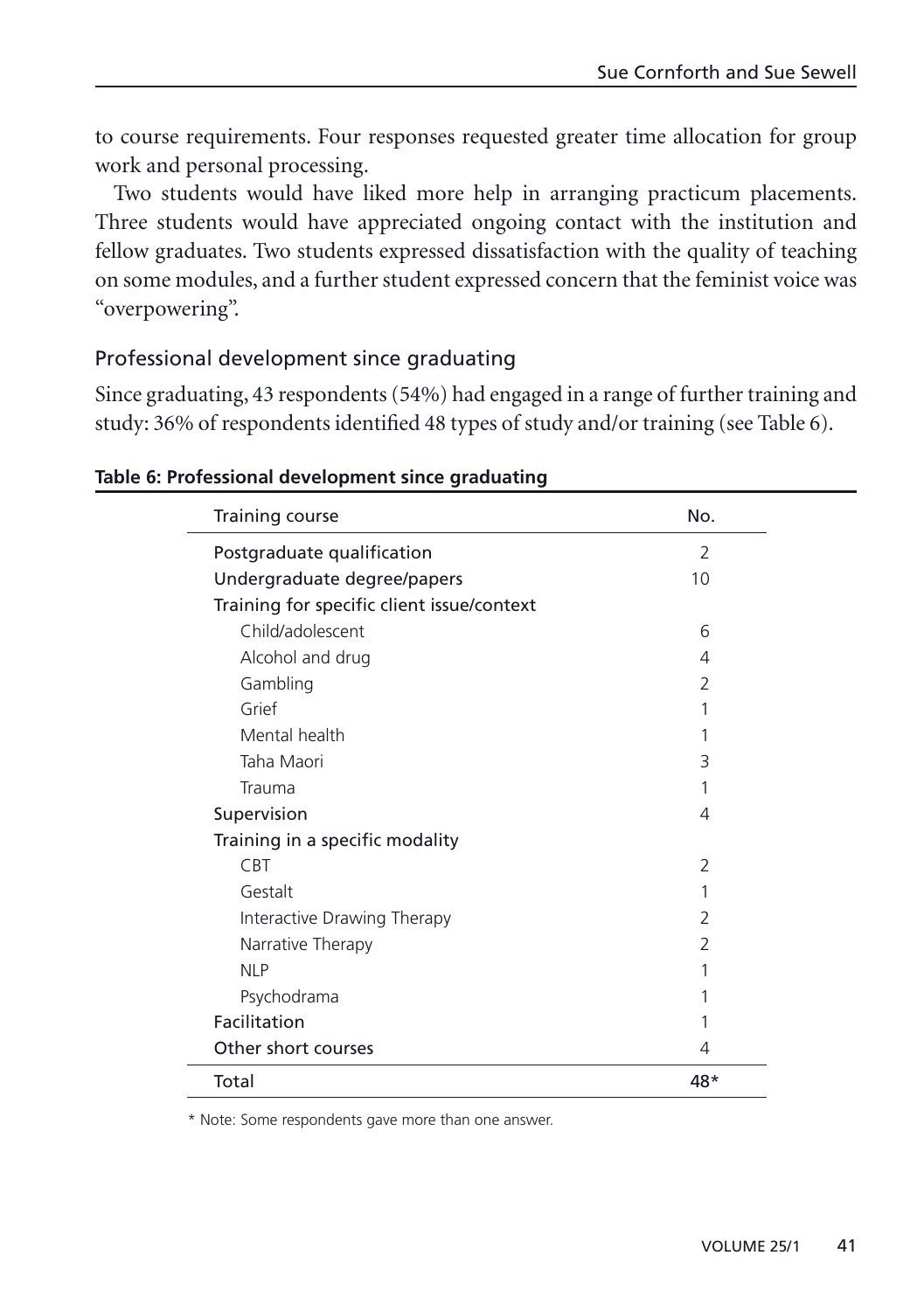## Future plans for career development

Fourteen respondents planned postgraduate study and seven aimed at further undergraduate study. Thirty-four identified areas of development that ranged from ongoing training to changing direction in practice. Of the latter, six respondents hoped to move into private practice and four wanted training in supervision.

## **Discussion**

Perhaps the most surprising outcome of the survey was in relation to our initial concerns about the possibilities of a flooded market that was no longer able to accommodate the numbers of students being trained. The results from this limited sample of graduates did not substantiate these concerns. In line with the US research cited above, most were employed within two years of graduation. Only three respondents indicated difficulties in finding employment in a counselling-related field. Out of the 29 graduates who said their current employment was their first counselling-related position since graduating, only three took longer than six months to find this employment. Eight students indicated that what began as a practicum placement had become a paid counselling position by the time they graduated. Information on graduates from other courses would be useful for comparison.

## Employment contexts

Many of the respondents found employment in health contexts. Almost 40% of our respondents were working for organisations whose primary orientation is health. This included mental health providers, Maori mental health providers, community mental health teams, adolescent inpatient services, iwi health providers, district health boards, medical centres and youth health centres. Given the level of increasing accountability and professionalisation in the human services sector (Miller, 2003; Webb, 1998), a diploma/degree-level qualification may facilitate the employment of graduates in this field. However, further investigation into how well programmes equip graduates with the knowledge and competencies required for working within the health context is needed.

Research from both the US and the UK indicates a growing trend towards private practice. This survey also found evidence of this. Not only did 30% of respondents have a private practice component to their current portfolio (see Table 4), but 13% also identified private practice as a future goal for career development. Five of the 21 private practitioners were working within medical practices. A shift to the provision of counselling in a primary health service has also been noted in the UK, where Mellor-Clark (2000) found that between 1992 and 1998 the proportion of general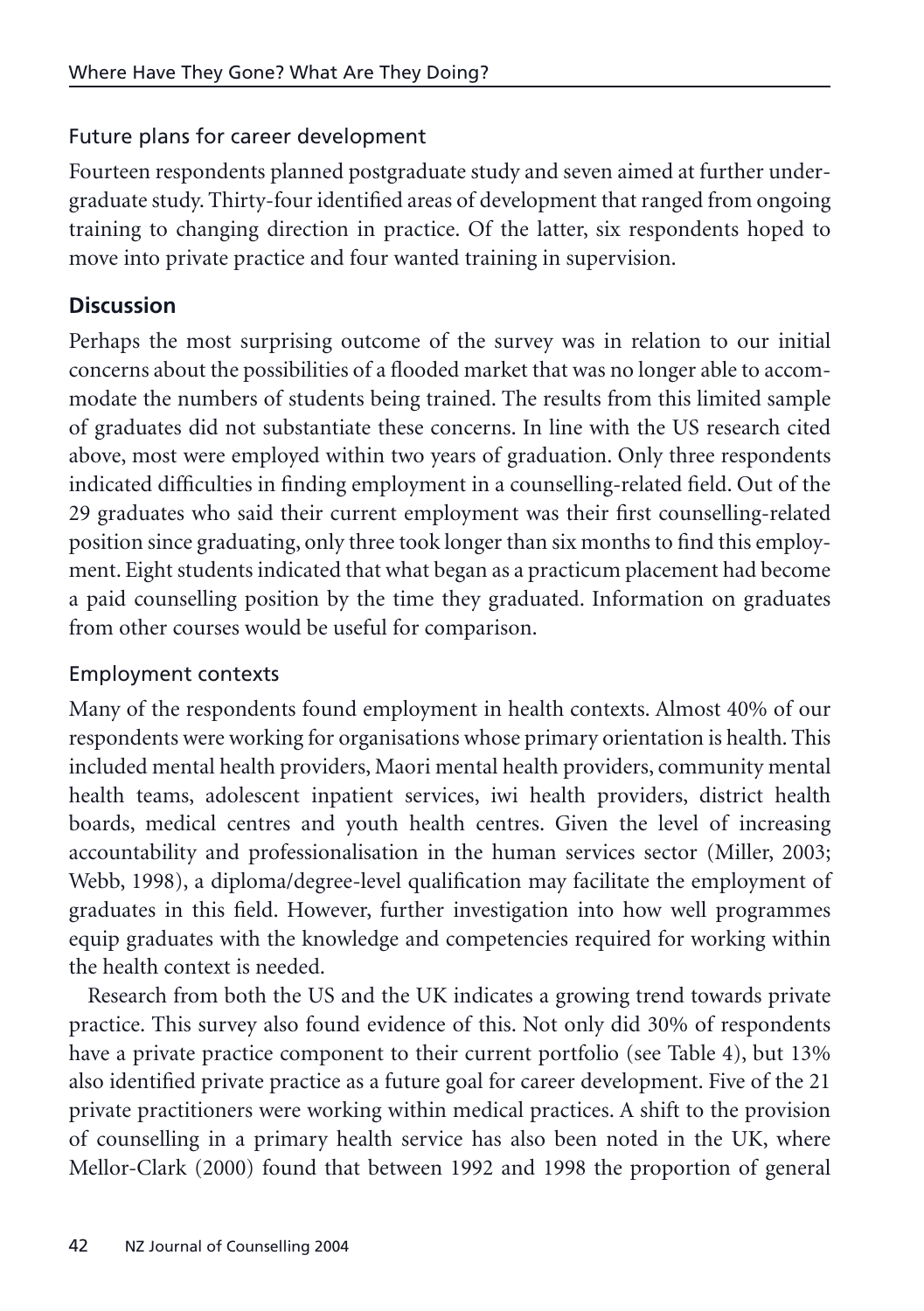medical practices in England and Wales that provided access to an on-site counsellor grew from 31% to 51%.

There has been considerable discussion in the literature about how much experience a counsellor needs before they set up in private practice. McMahon (as cited in Paton, 1999) suggested two to three years' experience if there are defined boundaries around the client group and range of issues worked with. Syme (1994) recommended using British Association of Counsellors (BAC) accreditation as a minimum standard. She identified two avenues to accreditation that were approved by BAC: either completion of recognised training criteria, including 450 supervised practice hours over a minimum period of three years, or ten years' supervised experience working in the field.

The revised NZAC Code of Ethics (NZAC, 2002) gives no direction to graduates intending to move straight from training into private practice, apart from an injunction that "Counsellors shall work within the limits of their knowledge, training and experience" (5.9c, p. 29). Paton's (1999) New Zealand study of private practitioners was unable to identify how much experience counsellors had before entering private practice. As the first cohort of graduates in our sample exited in 1997, the highest number of years of post-training experience that they could carry forward into private practice would be five years. Further exploration of whether or not our graduates are adequately experienced and trained to work in this domain is needed. This has implications for programme design and review.

There are currently no restrictions in Aotearoa/New Zealand governing who is able to claim to be a counsellor and set up in private practice. The profession has only recently begun to debate the advantages and disadvantages of registration and the implications of the recent Health Practitioners Competence Assurance Act (2003). We were therefore interested to note that five of the respondents had been self-employed as private practitioners prior to entering the training programme.

#### **Income**

The median income level for respondents was above the national median of \$18,500 in 2001 (Statistics New Zealand, 2001). A small majority were earning above \$30,000. Given that the questions on salary did not differentiate between full and part-time work, these results seem particularly significant. The median for females in our group was in the band \$30,000–39,000 p.a., and for males, in the band \$40,000–49,000. This compared with a national median for males of \$24,900 and \$14,500 for females. It would appear that graduate training had significantly benefited the employment prospects of trainees. While we were unable to find any New Zealand data relating specifically to counselling graduates, Paton (1999), in his New Zealand survey, found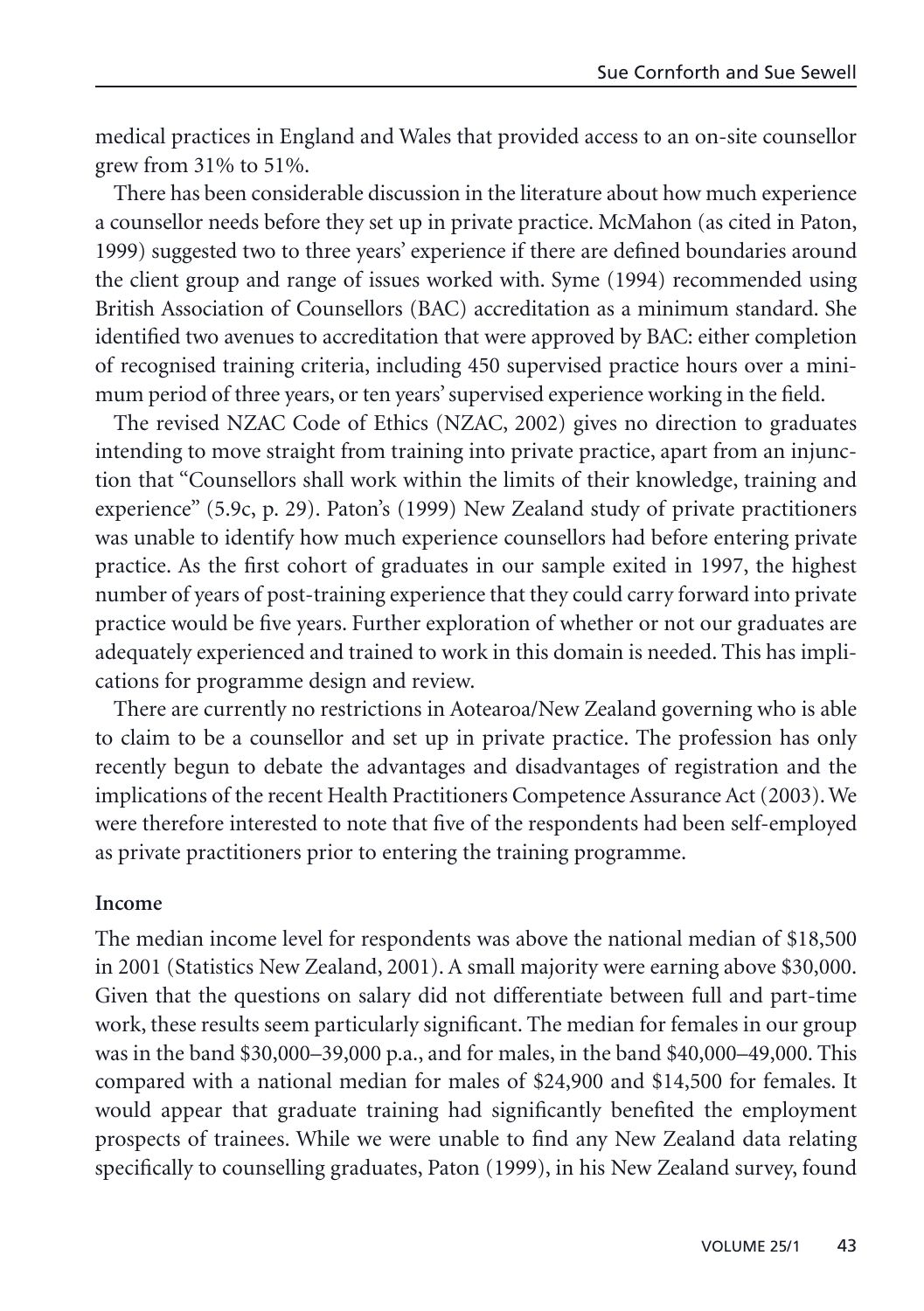that 64.5% of private practitioners earned under \$30,000. It is interesting to note that our graduates compared favourably with this figure in terms of income earned.

## Usefulness of programme

The positive response re the usefulness of the programmes suggests that graduates were satisfied with their career path. We do not want to be too optimistic about this result, since bias in responses may have had an effect here. For example, it may be possible that only graduates who had successfully found a position chose to answer the questionnaire.

While we did not address the balance of theory and practice directly, comments from students appeared to support the integrated nature of the programmes. At a time when there is increasing pressure to respond to the practical needs of industry and a neo-liberal marketplace, theory may hold a tenuous position in a polytechnic environment (Middleton, 1998). Not only had some graduates completed higher degrees since leaving our programme and while in employment, but their future professional development goals also indicated an ongoing commitment to education, with at least 24 out of 80 indicating an intention to pursue further academic study. A further 37 named areas of development that may or may not have required academic study.

Practicum management has been one of the most contentious and challenging aspects of programme design. Tutors continue to grapple with the many issues around managing practica, agency placements, and the interface of theory and practical learning. In response to perceived difficulties in accumulating sufficient client contact hours and associated ethical concerns, the diploma and bachelor programmes have gone through a series of reductions in requisite practice hours, eventuating in the removal of the requirement for client contact altogether in the first year. The first cohort who may have experienced practicum changes would have graduated in 2001. Given the amount of anxiety generated in finding an often elusive practicum placement and meeting course requirements for practice hours, we were somewhat surprised that students did not comment more critically about their practicum experiences. On the contrary, practica were given the highest rating in perceived usefulness of modules.

Emerging from the data is an overall perception of our graduates as flexible, entrepreneurial managers of a diverse range of activities. Individuals were frequently involved in a number of counselling positions at any one time and interested in a wide range of ongoing training and qualifications.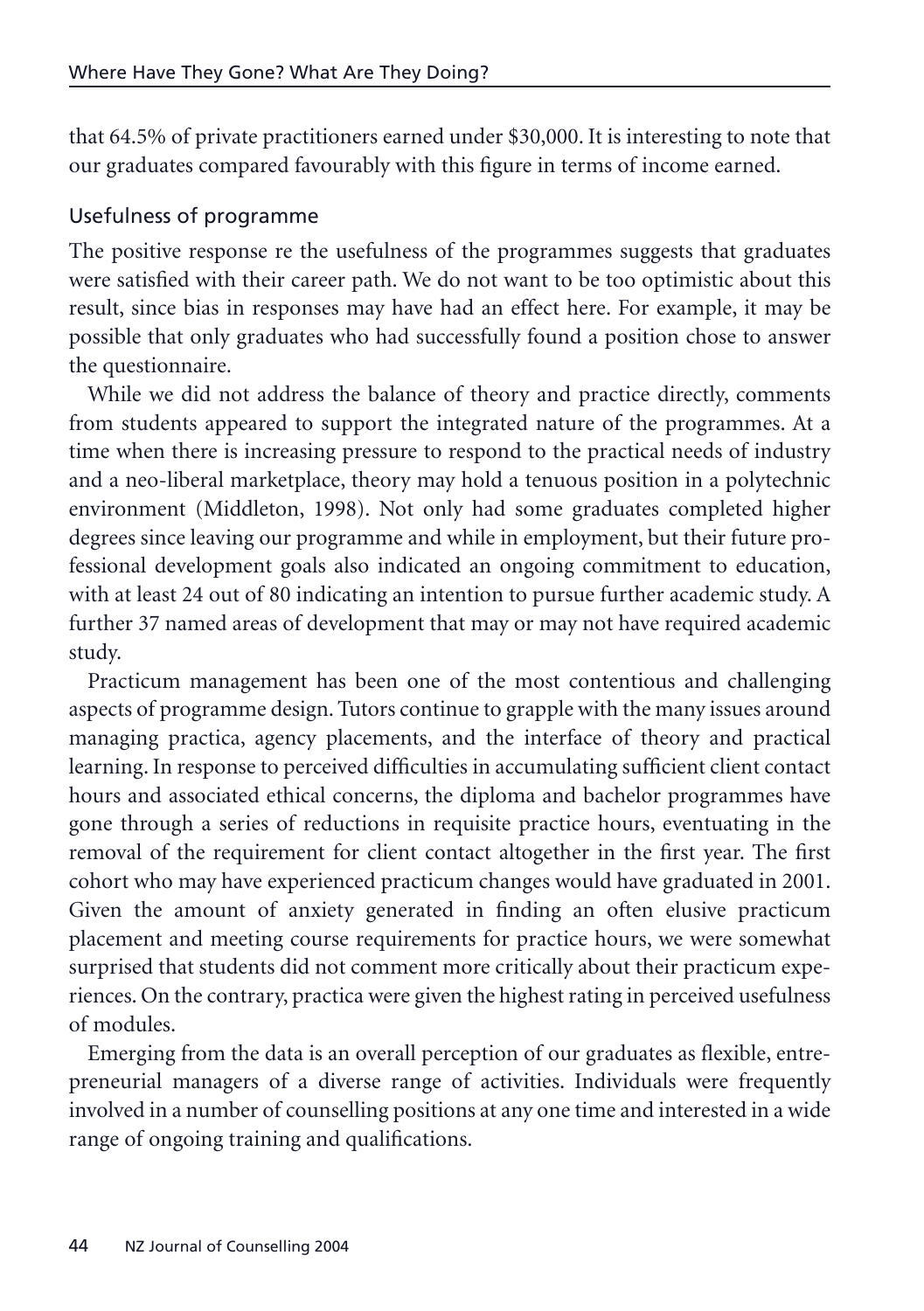### **Limitations of the study**

One limitation of this study is the low response rate of 39%. It is difficult to know whether there are any significant differences between non-respondents and respondents. Given the somewhat surprising numbers of respondents who had found employment in what is often perceived as a shrinking market, were those who had successfully found employment more likely as a group to respond than those who had not? Due to a design flaw, we were unable to conduct any follow-up and have no way of knowing.

Furthermore, efforts to establish the representativeness of the respondents in relation to the total sample of graduates surveyed have been hindered by changes in data management practices following the merger of the institution in question with another polytechnic in the middle of the survey period. However, while we are unable to make comparisons on the basis of age or ethnicity, we do know that males are slightly over-represented in the data set, in that 29% of responses are from males while they comprise 25% of the total sample of graduates surveyed.

While we are unable to determine the number of graduates among non-respondents who identified as Maori, programme statistics show that Maori comprised 12.4% and 15.2% of total enrolments in counselling programmes in 2001 and 2002 respectively. This suggests that at 6%, Maori were also under-represented in our study.

### **Concluding thoughts**

This study leaves many unanswered questions. What was the experience of those who did not respond? How did the experience of male and female graduates differ? How does one access the Maori voice? Is it possible to speak for Maori? What differences are there in the experience of graduates from the degree- and diploma-level programmes? If, as this research indicates, students from more recent cohorts are less experienced on entry than those in earlier cohorts, and if health contexts and private practice are the most common destinations, to what extent do we need to adjust our programme content in order to meet these needs?

If counselling is being used in a variety of different contexts, inevitably comparisons will emerge around career structure and income levels. It may be time, as suggested by Feltham (2002), to engage in interdisciplinary dialogue and debate around defining the scope and expertise of counselling in relation to other human services. This might provide a clearer focus for the ongoing training and development to which our graduates are so clearly committed.

The current EFTS (Equivalent Full-time) driven, student-centred focus of tertiary education is at times at odds with the requirements of professional training guide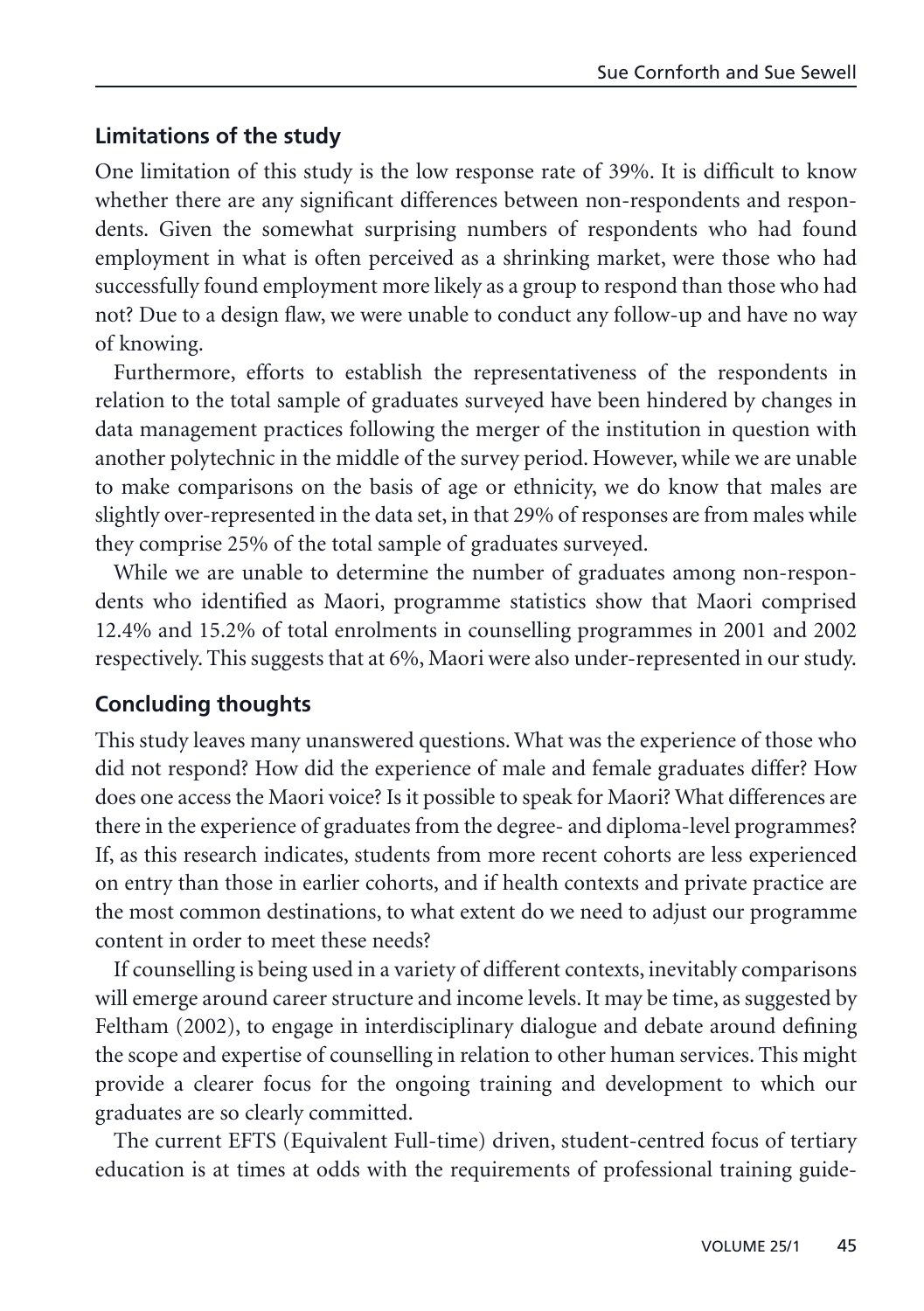lines. The NZAC Professional Codes and Guidelines for the selection of counsellors and entrants to training programmes states, "… selecting appropriate personnel for counselling work is crucial to the maintenance of an effective profession" (NZAC, 2002, p. 43). The pressure to continually increase student numbers may result in the selection of applicants who do not meet specified professional criteria. The management of these conflicting interests may be one of the most pressing challenges of the next decade.

Given the limitations of this study and the ethical requirements of the profession to monitor for whose benefit counsellors are being trained, we recommend further research in this area.

While we acknowledge the limited scope of this particular study, we believe this line of inquiry is worthy of further research. Students put a lot of time and money into acquiring a qualification in the hope of finding work. There is a lack of data regarding local conditions, and as Myers and Blake (1984, p. 335) note, "The employment experience of past graduates is certainly not an adequate basis for future planning, though better than nothing."

### References

- Berg, R. & Landreth, G. (1980). Undergraduate guidance majors: Where are they now? A five-year follow-up. *Counselor Education and Supervision*, 19: 177–81.
- Codd, J.A. (1994). Managerialism, market liberalism, and the move to self-managing schools in New Zealand. In J. Smyth (Ed.), *A socially critical view of the self managing school.* London: Falmer.
- Coldridge, L. & Mickelborough, P. (2003). Who's counting? Access to counsellor training: A demographic profile of trainees on four courses. *Counselling and Psychotherapy Research, 3*  $(1): 72 - 75.$
- Crisler, J. & Fowler, N. (1981). Employment outcome of graduates of a rehabilitation counselor training program: A comparison of graduate employment between 1965–1974 and 1975–1979. *Journal of Rehabilitation, July/August/September,* 28–35.
- Feltham, C. (Ed.) (2002). *What's the good of counselling and psychotherapy? The benefits explained.* London: Sage.
- *Health Practitioners Competence Assurance Act 2003*. Public Act 2003, No. 48.
- Lauder, H. (1990). The new right revolution and education in New Zealand. In S. Middleton, J. Codd & A. Jones (Eds), *New Zealand education policy today: Critical perspectives.* Wellington: Allen & Unwin.